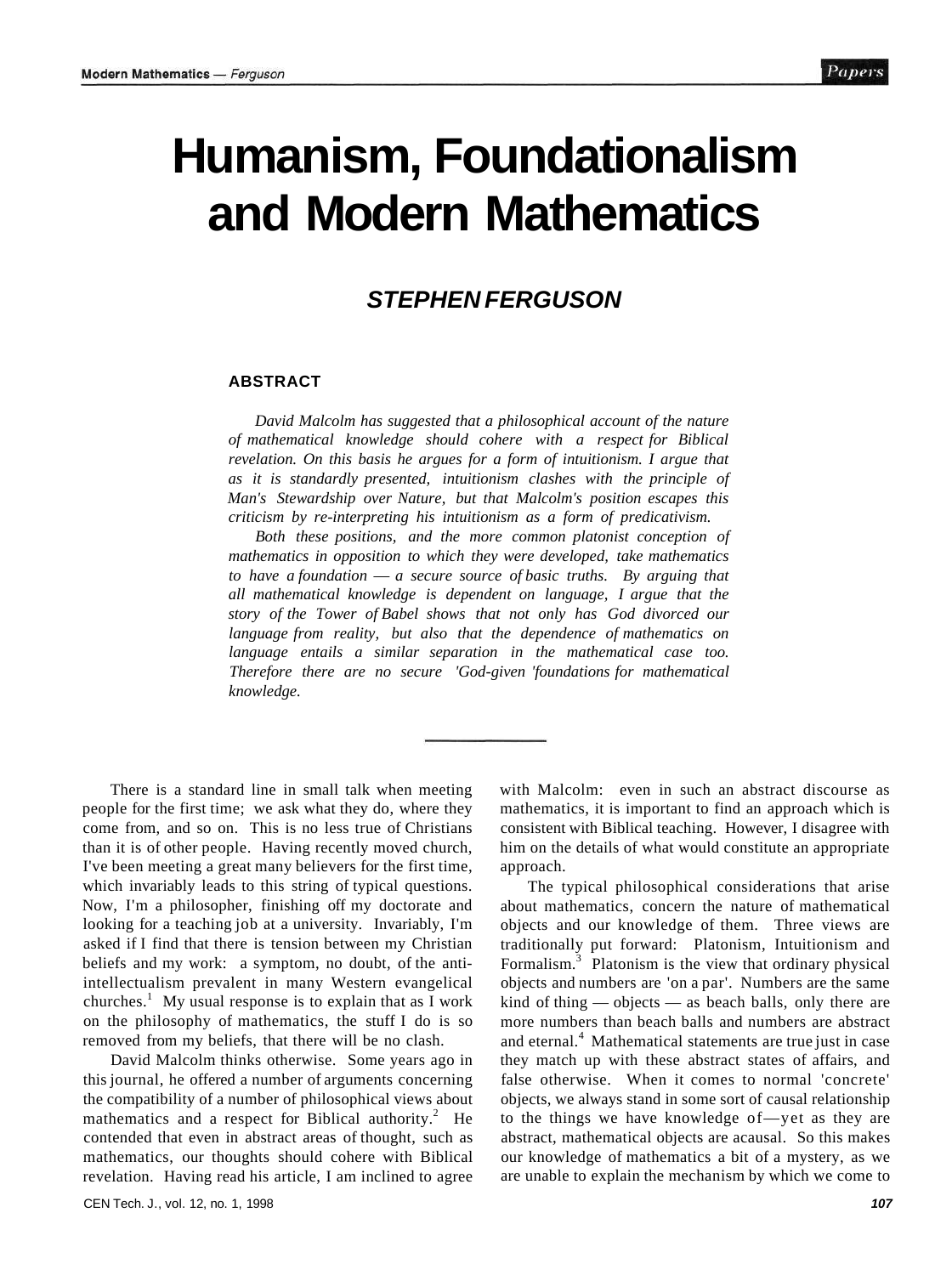have mathematical knowledge. Formalism and Intuitionism both challenge the correctness of the Platonist account.

According to the Formalist, mathematical statements do not correspond to anything — and instead should be judged in terms of their usefulness, both in terms of unifying and explaining mathematics, and in physical science. On this view, mathematics is like a game we play, and we play the games we do play, rather than some other games, because of the usefulness of playing our games in just the way we do play them. Intuitionism on the other hand, while also arguing that mathematical statements are not made true by some correspondence relation with an abstract mathematical reality, nevertheless argues that mathematical statements are true — because of an innate or in-built ability to count, from which all of our mathematical knowledge stems. Mathematics is thereby a process of creation, and the objects of mathematics are built up of algorithms or proof procedures. On this view, mathematical objects exist if they can be constructed by way of finite descriptions or repeated applications of simple processes.

Malcolm thinks of these attempts to secure mathematical knowledge as a result of humanism about mathematics. I think it is very closely bound up with the notions of foundations, and will call the general approach that these positions share the humanist-foundationalist conception of mathematics. He draws the distinction between a humanist and a Biblically acceptable interpretation of mathematics in the following way:

To *the humanist, who sees man as the ultimate intelligence, the answer will be along the lines that man is the master of all things, existing and imaginary; therefore man will naturally want to rationalise his world so that he can understand it. Indeed we are quite within our rights to investigate mathematical universes of our own construction.* 

*On the other hand, if we believe that the Bible is a divine revelation from the One who created this universe, we will see things differently. We will see man as the prince of creation, as he submits to his Creator's will.'<sup>5</sup>*

In the first section, I consider the arguments Malcolm puts forward against these positions, and the positive proposal which he suggests. In the second section, I put forward some independent reasons for rejecting these 'foundationalist' positions. Malcolm's rejection of the various philosophical positions is connected with a rejection of various mathematical practices: I claim that, by rejecting these areas of mathematical study, along with the philosophical positions which offer interpretations of the significance of those areas of study, he is throwing the baby out with the bathwater. The mathematical study of foundations as it is interpreted by the positions he rejects is certainly spurious, but that is not to say that this work should be rejected out of hand. I take this up in the third

section, and offer an interpretation of mathematical logic and foundational studies in mathematics, to show that there is a way to study the foundations of mathematics without adding a philosophical interpretation to them. In the fourth section, I put forward some considerations, arguing against Malcolm's theistic foundationalism. As I argued against all forms of foundationalism, in the second section, I go on to offer a philosophical account of mathematics which does not rest on a foundationalist conception. Finally, I mention one or two worries which Malcolm mentions as being motivational to his study, and offer what answers I can give.

## **MALCOLM'S ARGUMENT**

In his paper, Malcolm sets out various detailed criticisms of the three positions outlined above. His main objection to Platonism — which he further divides into two separate approaches, Logicist and Set theoretic  $-$  is that it supports a mathematical treatment of the infinite, by accepting the use of 'actual infinite collections'. He concludes that this branch of foundational mathematics set theory  $-$  is irreverent in its treatment of the infinite. Set theory since Georg Cantor (1845-1918) has focused on transfinite sets; that is, infinite collections such as all the natural numbers  $(1, 2, 3, ...)$  or all the real numbers (decimals such as  $\pi$ , 45.6789. . ., 2, etc.). Malcolm argues that it is presumptuous that man can tame the infinite, and so rejects Platonism for attempting a philosophical defence of such practices.

As he  $-$  quite rightly  $-$  takes there to be strong links between mathematics and its application, Malcolm dismisses the formalist approach: he argues in effect, that if mathematics is just like a game, how is the applicability of mathematics to be explained.

It is worth looking in greater detail at the positive position which Malcolm suggests:

*'The Intuitionist philosophy comes closest to providing a firm foundation.'<sup>2</sup>*

He suggests that the Intuitionist's notions of existence based on algorithmic construction — might be too extreme, and that perhaps some less extreme criteria be used.

The standard Intuitionist position calls for a revision of mathematical practice; if the mathematicians can only deal with those entities which have already been generated by some method of construction, a statement which refers to entities not yet generated will neither be true nor false, but will have an open true value until such time as the entities in question are generated. This then entails a rejection of the classical principle that for every statement, either it or its negation is true. This 'Law of Excluded Middle' is used in many different areas of classical mathematics, and is one of the easiest ways to characterise those results which are not intuitionistically acceptable.

The revisions that Intuitionism call for, include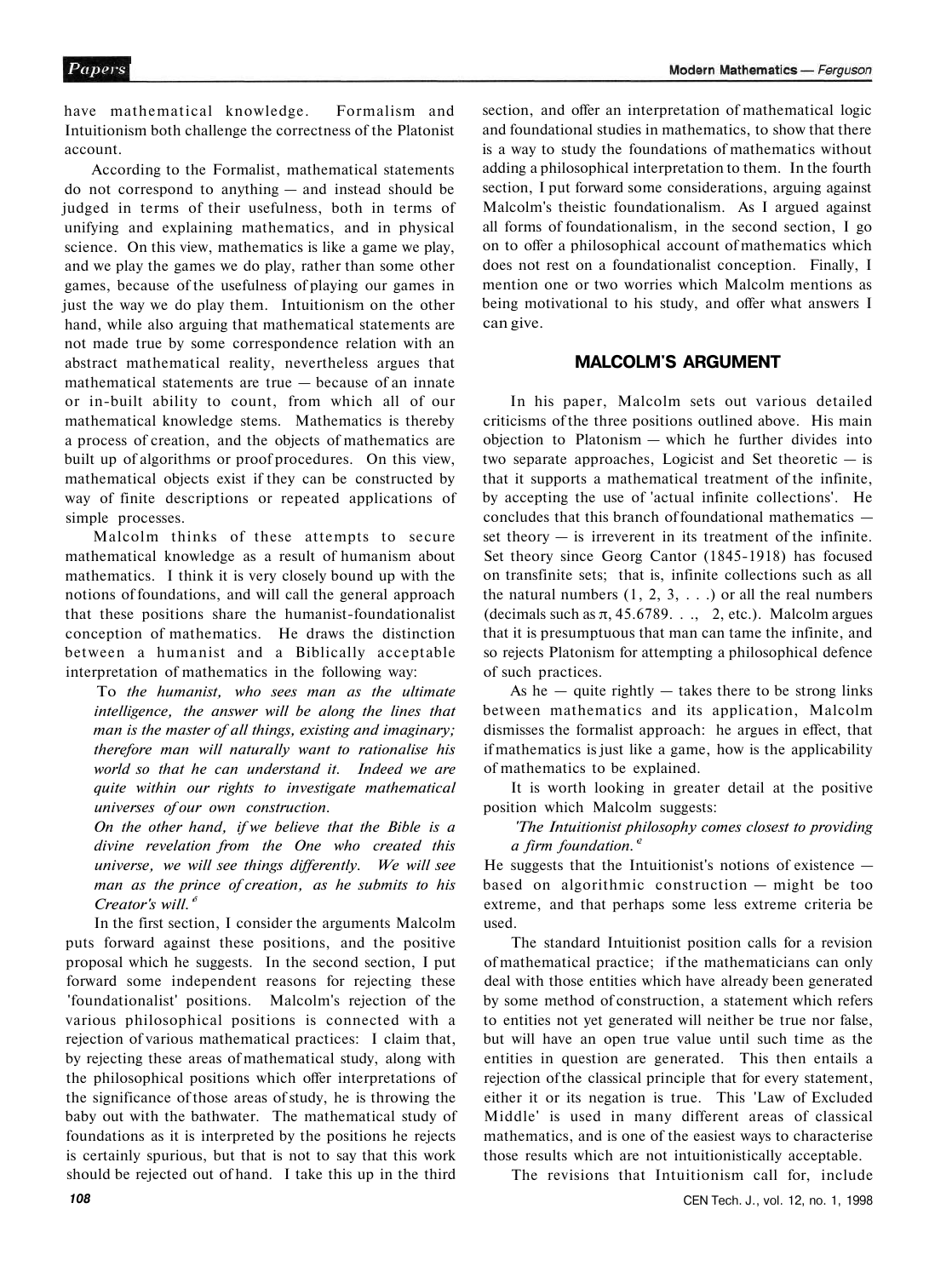of classical mathematics just become false, once the principle of Bivalence is rejected. This is something that all Intuitionists accept — they argue that most mathematicians around the globe are misguided, and are literally talking nonsense. Others, such as Everett Bishop, or D. S. Bridges, argue that intuitionistic mathematics is simply another approach to mathematics, with different goals and different methods, and should be tolerated alongside classical mathematics. Either way, there is a problem with Intuitionism: it does not support the sorts of mathematics we require in physics.

Anyone who is familiar with modern quantum theory will know that the phase space of a quantum particle is represented by a 1-dimensional subspace of a Hilbert space; an infinite Hilbert space. Such spaces do not exist, according to the Intuitionists — and there is no way to prove the theoretical results which are used to underpin quantum theory. This might cause some to back down, but the usual intuitionist response is to argue that it will be possible to reformulate the physics in a way that it will be intuitionistically acceptable, and rely only on the more modest resource of intuitionistic mathematics. Recently, an American philosopher, Geoff Hellman, has argued that no such reformulation of quantum theory is possible, as Gleason's theorem — a central theoretical result concerning unbounded linear operators — is not intuitionistically acceptable.<sup>67</sup> The same will hold for any amendment to Intuitionism, which calls for roughly similar revisions of classical mathematics, based on a rejection of the Law of Excluded Middle.

So the Intuitionist is forced to reject Quantum Mechanics — one of the best supported empirical theories today. But such a move is in tension with a well supported Biblical Principle — man's Stewardship of Nature. Malcolm eloquently expresses the role of mathematics and science in this Stewardship:

## *'Mathematics is surely vital to man's God-given function of exercising dominion over this creation.*  What science could there be without mathematics?'<sup>8</sup>

There is a line in the philosophy of science, which argues that scientific theories do not have to be true to be useful — physics then would be no more than a game with a usable outcome, but without representational content. This is called Instrumentalism, as scientific theories are reduced to the role of instruments or tools on this view, rather than as truth-apt representations of reality. It would be possible to accept the Intuitionist revision of mathematics, and still accept Quantum Mechanics *in toto,*  simply by claiming that while the mathematics was true, the physics need not be. However, I take it that if the Biblical principle of stewardship is strictly adhered to, then our science must be part and parcel of our attempts to understand and care for the world. So our science does have to be more than useful, it has to be taken to be seeking after what is true. So, as the Intuitionist revision of mathematics entails revising physics, and as the Christian has no Instrumentalist 'opt out clause', revising physics is the only option available once Intuitionism is accepted. But this is a move that the Christian should not make, so standard Intuitionism should not be embraced.

The position Malcolm is seeking then, would have to be something strong enough to support a larger proportion of classical mathematics, but which still begins with an innate intuition of the natural numbers, and which in some sense, constructs the rest of our mathematical knowledge from such a foundation. As we shall see in Section 3, Malcolm is also suspicious of the modern treatment which transfinite sets receive, and therefore might also want to make some restriction in this area too.

One position meeting all such requirements is Predicativism, seen by some as the big brother of Intuitionism. The position was first put forward by Henri Poincare, who was one of the most influential and important mathematicians of the century. His philosophical position is subtle and complex, and is only now receiving the attention it deserves. Like the Intuitionist, the Predicativist restricts the operations which may be performed on mathematical objects, and so does not embrace all of classical mathematics: but the Predicativist's restrictions revolve around the notions of impredicativity and quantification. An impredicative definition refers to a collection which contains the object to be defined. The Russell set, for example, is the set of all sets which do not contain themselves. The problem with such principles is this: if the definition is thought of as constructing the defined objects, then impredicative definitions are circular.

Rejecting such impredicative methods, the Predicativist is able to hang onto classical principles such as the Law of Excluded Middle, and any of the results which rely on this law, but is able to reject, for example, the multiplicity of transfinite or 'infinite' sets which the classical mathematician accepts.

## **FOUNDATIONS AND FOUNDATIONALISM**

For most of this century, philosophers have concentrated their attention on a particular conception of knowledge — foundationalism. Descartes is often thought of as the founder of this approach to knowledge; he tried to strip away all of the beliefs he held which were open to doubt, and thereby arrive at an incorrigible and indubitable foundation, from which he would be able to rebuild all of his genuine knowledge claims. His principle foundational units were the *Cogito* — by which he knew he himself existed — and his belief that God exists, and as God is good, would not let him be overwhelmingly deceived. Later philosophers have argued that this foundation should also include our sense perceptions, memories and introspections, and have argued for various ways in which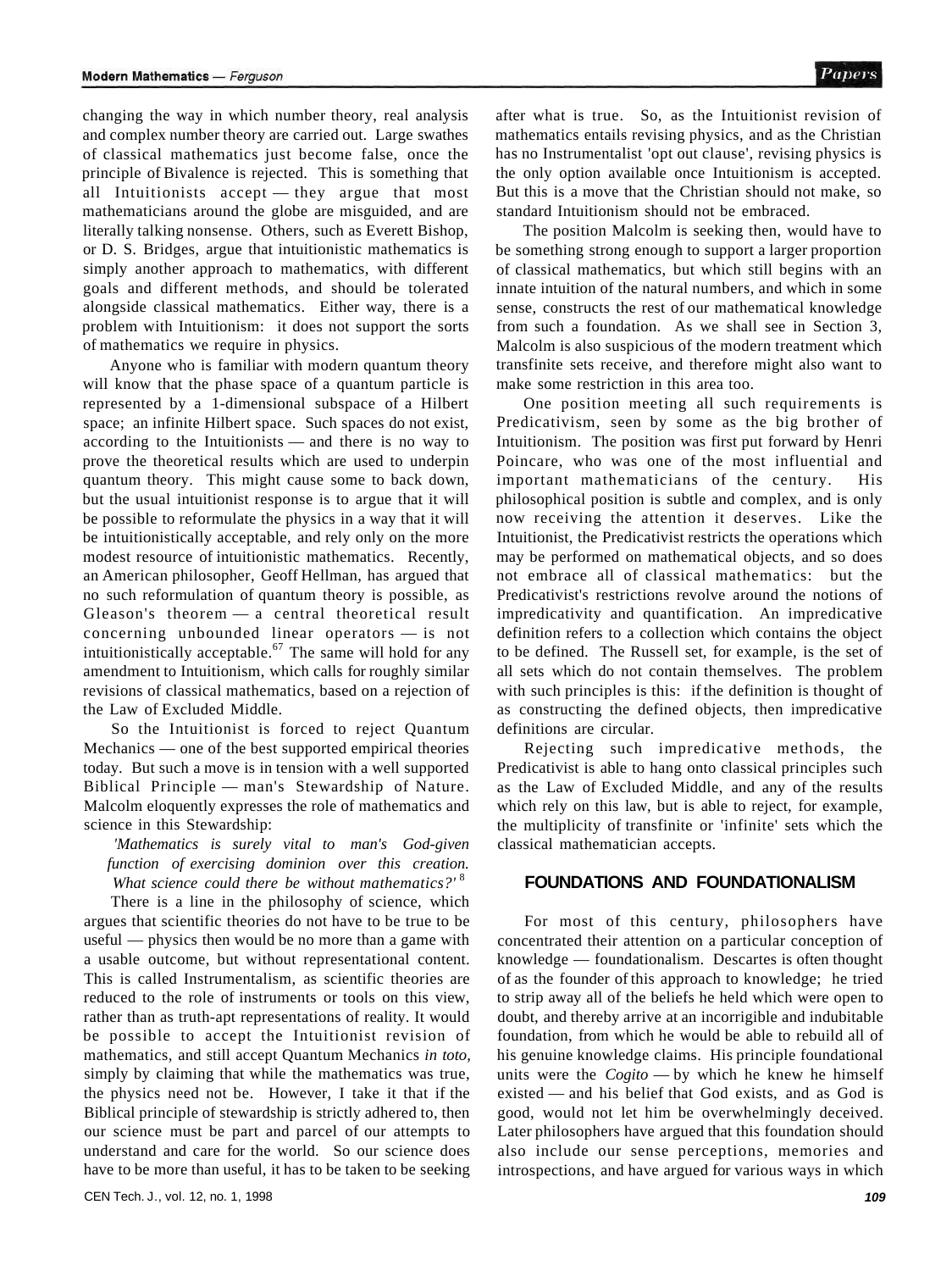these units build up to justify all of our genuine knowledge claims. This view led to the belief that unless it were possible to establish some secure foundation for a given subject, then all knowledge claims in that area were open to doubt.

Foundationalism rests on the belief that we can step out of all of our beliefs and ways of assessing the credibility of our beliefs, and examine them all afresh. It requires some sort of external standpoint — in short, it requires us to have God's view of our intellectual development. One of the clearest analogies is that of knowledge as a ship, and knowledge as a house. If our knowledge is like a house, then indeed we can step outside and examine it, and we can look into the state of the foundations. But knowledge is not like a house — for we can never leave it. Instead, it is more like a ship, which we can examine while we sail, but can never put in to dry dock. We can make running repairs as we go, but we can never take that step back to examine her from a separate perspective.

Despite the growing credence of this non-foundational approach to epistemology (the study of knowledge), foundationalism has fought a rear-guard action in the philosophy of mathematics. The main reason for this is that, unlike many other subjects, mathematics does have a clear and well defined notion of foundational studies. Through the course of the last century, mathematicians were slowly realising that the intuitive notions they were using in their proofs were not sufficiently rigorous. Various counter-intuitive results had been proven, and so there began a general trend to make the subject more precise and more rigorous. This was most noticeable in real analysis and the study of the Calculus: Newton and Leibniz had both thought in terms of infinitesimals, and based their notions of derivatives and integrals on changes over infinitesimals. Rather than rely on the existence of such infinitely small numbers, Weierstraß produced the now accepted ε-δ notation, based on the notion of an arbitrarily small quantity. This general trend is often called the 'arithmetisation of analysis', as many concepts in real analysis (Calculus) were reduced to concepts that only required a grasp of arithmetic. This led various mathematicians to try to put arithmetic on a more rigorous footing — to give a definite and precise treatment of our informal and everyday use of arithmetic. Peano, Dedekind and Frege all produced apparently acceptable formalisations of arithmetic — the axioms looked to be true of arithmetic and on the whole they were thought to measure up to informal practice pretty well. However, Bertrand Russell discovered that Frege's system<sup>9</sup> was inconsistent — it contains a contradiction. What looked like the most secure and certain area of knowledge, was suddenly up for doubt, and the search began to find an alternative foundation for mathematics.

Even though historically, foundationalism was not the drive to discover axiomatisations for arithmetic, it nevertheless soon took over and became a dominant factor in promoting the study of foundations. Philosophical positions such as Platonism, Intuitionism and Formalism arose as support for various types of foundation that were put forward — Platonists on the whole advocating set theory, Intuitionists recursion theory, and Formalists the study of formal systems. And certainly, man wanting to be master of his own house — humanism — is an additional factor at play here. I think it is this combination of humanism and foundationalism which are Malcolm's real targets — although he does not express his point this way.

I would want to argue against the foundationalist conception of the philosophy of mathematics, simply on general grounds: foundationalism has been largely discredited as a philosophical doctrine. I therefore feel a burden of proof to explain the significance of foundational studies, such as set theory and mathematical logic quite generally, to explain the role of 'foundations without foundationalism'. I'll say more about this in the next section.

First however, I should say something about Malcolm's attitude to foundationalism. Reading his paper, it becomes clear that he thinks mathematics both needs and has a foundation — in an innate grasp of the mathematical facts, which is God given. As such, his rejection of humanismfoundationalism is different from mine: he thinks that these philosophies are barking up the wrong tree; I'm denying that there are any appropriate trees in this area to bark up.

## **MATHEMATICAL LOGIC, SET THEORY AND THE FOUNDATIONS OF MATHEMATICS**

In his paper, Malcolm brings forward criticisms of two foundational projects — set theory and attempts to formalise arithmetic. His criticisms are briefly this: that set theory concerns infinite sets, and

*'to actually formalise a treatment of the infinite, would therefore seem to be a case of man exalting himself to a position of omniscience.'*<sup>8</sup>

As he takes arithmetic to be self-evident, and God-given, he objects to the attempts by mathematicians, to give a formal theory of arithmetic, and prove it consistent.

As I have claimed above, the original attempts to formalise arithmetic were not related to trying to show that arithmetic was certain, but were the results of a general raising of professional standards in the subject. Set theory likewise had origins quite separate from the foundational disputes with which it is now linked. There is a common received history of these problems, which is recited in books on the history of mathematics, which distort the actual events, and cause no end of problems when philosophers of mathematics discuss these problems with mathematicians: so, let me review some of the history of set theory.

According to Euclid, a limited plurality *(plethos horizomen*) is such that the sum is greater than the parts.<sup>10,11</sup>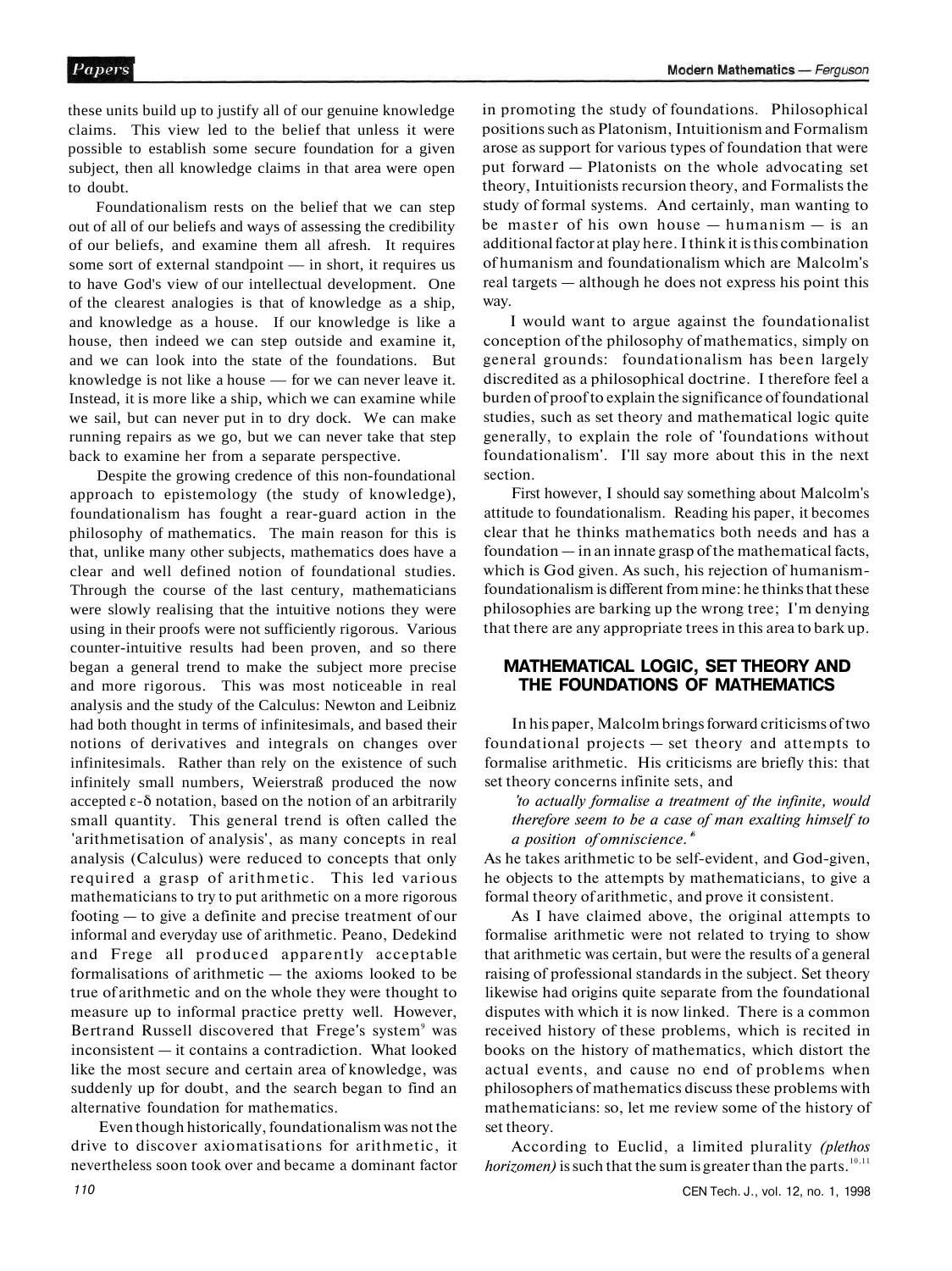An unlimited collection then, is one where some proper part is equal in size to the whole collection. Dedekind used this in 1872 as a definition of an infinite collection: take for example the natural numbers *N.* Then the even numbers, denoted *2N,* are a proper subcollection of the natural numbers, yet there are just as many even numbers as natural numbers.<sup>12</sup> Let us say that a set is Dedekindfinite if every proper subset is smaller than the set itself: it has a smaller cardinality.

In the same year that Dedekind was proposing his definition of finitude, a close friend of his — Georg Cantor — discovered that there were many more real numbers than there were natural numbers: any attempt to equate the two collections left as many reals unaccounted for as there were reals in the first place. Cantor showed that the rational numbers — the proper fractions such as  $2^{3}/_{4}$ ,  $5^{1}/_{2}$ ,  $4^{2}/_{67}$  etc. —were equinumerous with the natural numbers: he decided that sets of this size have the cardinality  $\aleph_0$  (aleph-null), his first transfinite number. He wondered whether the cardinality of the reals, *c,* was the next transfinite cardinal number  $\aleph$ . Cantor postulated an uncountable number of these alephs, and devised a system of cardinal arithmetic for them, similar to, but not the same as, natural number arithmetic. Cantor is often thought of as introducing the notion of an 'actual infinite set' into mathematics — reading Cantor, he said no such thing. He never claimed to be dealing with infinite collections. Certainly, the collections he deals with are Dedekind-infinite, and so they are often referred to as 'infinite collections', but why should we take Dedekind's word on the matter? Cantor argued that if a set has a definite size, then it is finite. As the sets he describes have a definite size, they must be finite by this definition; as they go beyond the traditional conception of the finite, he called them transfinite sets.

Malcolm objected to Cantor's treatment of such sets on the following basis:

*'*[S]*urely mathematics should only embody concepts we can understand, and God has clearly not allowed us to comprehend infinity.'*<sup>8</sup>*.* 

But this is exactly the argument that Cantor used to defend his work: we do understand transfinite mathematics: ergo, transfinite mathematics does not deal with the genuine infinite. Set theory is a rich source of new results, which filter through to mathematicians working in more usual areas — and often these mathematicians talk of 'infinite sets' simply because the notion of Dedekind-finiteness has become so entrenched. But I think this is no more than a linguistic mistake — I do not think that it should be used as a stick with which to beat the set theorist.

How did set theory become involved in the foundationalist disputes anyway? After the collapse of Frege's formal system of arithmetic, mathematicians tried all sorts of ways to provide a foundation for arithmetic. Set theory was one way that was tried; it is possible to represent natural numbers as sets, taking the empty set  $\varnothing$  to represent zero, and then the number of things that are zero, that is,  $\{\emptyset\}$ , to be one, and then  $\{\emptyset, \{\emptyset\}\}\$ to be two, etc. It can be shown that using these definitions, Peano's axioms can be modelled consistently in set theory, and so it is often claimed that this provides a foundation for arithmetic.

#### Malcolm argues:

*'*[T]*he point is: is a proof needed for the elements of arithmetic? I suggest that a sufficient proof lies in the fact that all mankind understands it.'*<sup>8</sup>

If the foundationalist is to be believed, then a proof is needed. As Malcolm seems to favour some form of foundationalism, albeit an anti-humanist form of foundationalism, then it is natural that he should take a theistic justification of arithmetical foundations.

To ask if a proof is needed for arithmetic, is to ask the wrong question. The foundationalist claims that if arithmetic is to be a source of certain knowledge, then a proof must be given that its foundations are secure; for example, that the axioms are consistent — they contain no contradictions; and complete — they generate all of the theorems of arithmetic. So the proof is relative to a purpose. Malcolm, in challenging that purpose, is willing to accept a different standard of evidence; no mathematical proof would ever convince him, as he seems to hold that a non-mathematical justification of the certainty of mathematical knowledge is required.

On the other hand, I'm more concerned with questions of epistemological adequacy. Arithmetic has been around for a long time — but it is only in the past century or so that attempts have been made to formalise it rigorously. I'm much more concerned with whether the axioms we give for arithmetic are faithful to existing practice. As Frege's system set out with such aims, it is not at all obvious that when we try to be precise, we will not make mistakes. Just because mathematics deals with necessary truths, does not mean that all of our mathematical statements are necessarily true. So when presented with an axiom system that claims to represent some already well established practice, I want to know whether these axioms respect the conceptual foundations already in place in the informal practice; are the axioms consistent, and do they adequately express all of the results in the informal practice. As they are formalised, these axioms now can give a clear insight into how various concepts are related, and which concepts play a role in which results — an entirely different role for foundational studies than is presented by the foundationalist.

I would argue that while Malcolm is right to reject the humanist-foundationalist conception of foundations, he should not reject foundational studies outright. His rejection is based on a rejection of humanism; mine on a rejection of foundationalism. I would argue that even with his brand of 'theistic' or innate-foundationalism, the notion of mathematical foundations I advocate is harmless. I hope I have shown ways that sidestep his objections to these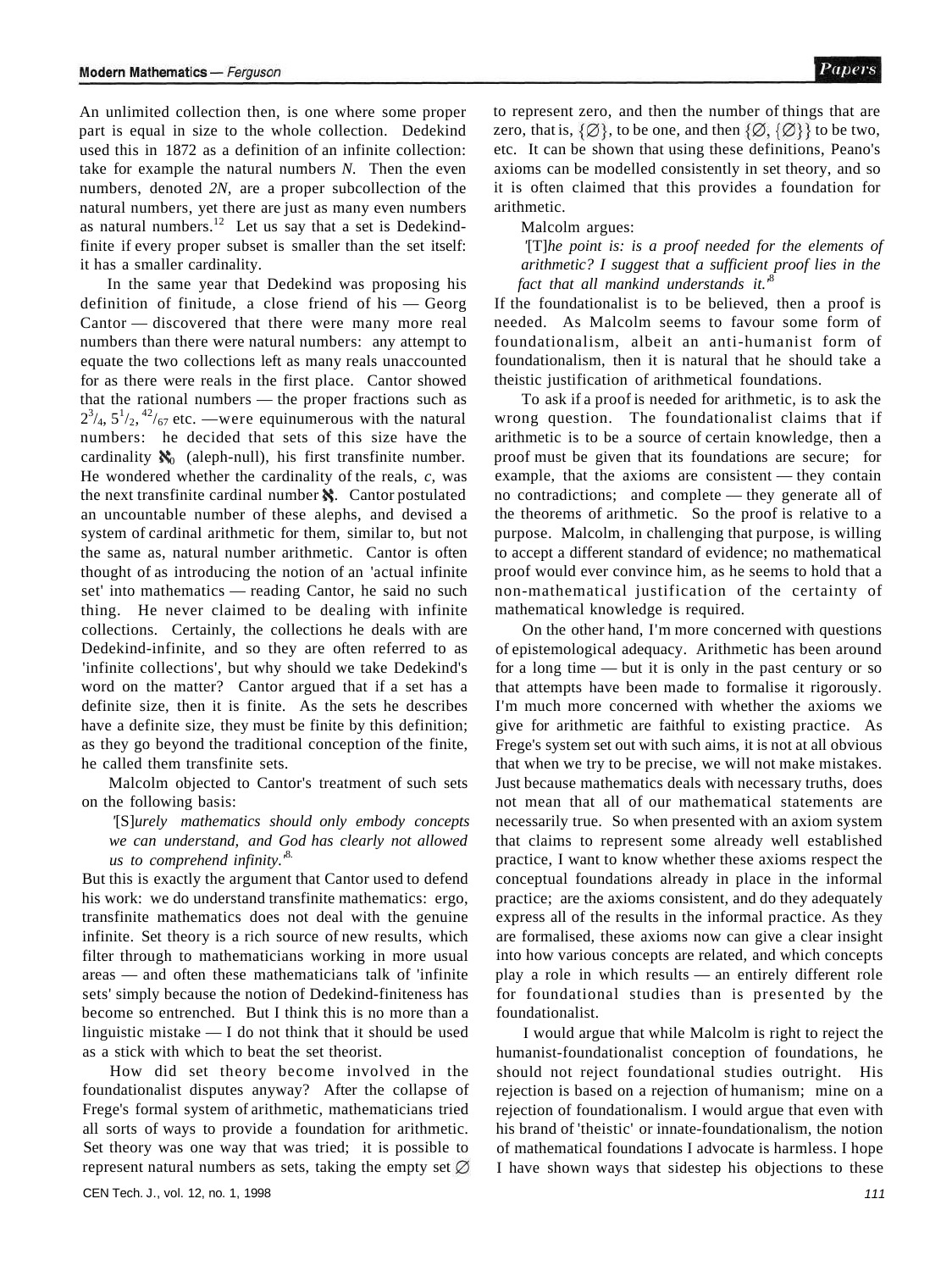areas, and that his objections are too closely tied to the foundationalist conception of foundations.

## **FOUNDATIONS —GOD-GIVEN AND INNATE**

Typically, Christians have thoughts about mathematics in the following way:

*'In pure mathematics we contemplate absolute truths which existed in the Divine Mind before the morning stars sang together, and which will continue to exist there, when the last of their radiant host shall have fallen from heaven.'*<sup>13</sup>

The assumption is that God created mathematics, in the same way that He created the rest of the world, and that mathematical knowledge is a process of discovery. Such a thought strikes me as at best, overly optimistic. We live in a fallen world, a post-Babel world, and even if there is a language of Heaven, and a single, unique description of the world — physical and abstract — we no longer have access to it.

We speak with earthly tongues, which we must learn. As a child, my parents would point out objects in the world and name them, or the properties they possessed. At a certain stage, based on these finite observations, I started to name things in ways that conformed to these experiences. To those around me, if I used the words in the way that they would, then I had grasped the meaning correctly, and shared the same understanding as they had; else if I used a word in a way different to them, they would say that I did not properly understand the meaning.

But think about what is really going on: given a finite number of examples, I was trying to carry on a sequence, trying to find a rule to follow. But, there are any number of ways to carry on the initial segment of a sequence, any number of rules to generate more members of a sequence. My manifestation of meaning does not show that I share the same meaning-rules as those around me, only that my use coincides with their use.

The moral is this: we have no contact with mathematical facts except through our language. Mathematics is **linguistically mediated.** As we live in a post-Babel world, the best we can do is communicate: we cannot be certain that we possess the same meanings what Schaeffer would attribute to our lack of universals.<sup>14</sup> As a result of this, there is no privileged access to mathematics; we cannot assume that just because it is an abstract subject matter, that our contact with the realm of mathematics is the same contact as God would have; I repeat, there is no privileged access to mathematics.

Taking Babel seriously, the thought is that once we may have had genuine direct access to the appropriate language with which to describe reality, including mathematical reality. But God has cut the ties between our language and reality — that is the message of the Tower of Babel. We no longer have a guarantee that when we form concepts, we will latch onto the important constituents of reality. This goes for all of our concepts those about the physical world as well as those about mathematics. So we cannot help but approach mathematics from a distinctly human perspective. At its best moments, our language tracks features of the world; at other times, it is a matter of projection onto the world of various aspects which enable us to interpret and understand what is happening around us. The language of Heaven may give a unique and accurate description of the world — but we have no access to that language.

## **ANTI-FOUNDATIONALISM**

In the second section, I tried to argue that there are legitimate ways of studying the foundations of mathematics, without seeing such an enterprise as a search for epistemological security. In this section, I'd like to develop an account of mathematics, which takes into consideration the thought that we can get our mathematics wrong, and that we can be mistaken in our mathematical beliefs. So it is a form of fallibilism.

Not that I think that we are often wrong about the mathematics we do, but I think that we should admit that this is always a possibility. Foundationalism tried to build up, in one way or another, from various simple units, true beliefs which we are justified in holding, because they are related in the appropriate fashion to the foundational units which we are justified in accepting. Rather than start with the thought that our basic beliefs are justified, one approach to a non-foundational theory of knowledge is to argue that basic beliefs do not fall into the category of justified or unjustified beliefs. To justify any one of our beliefs, we must measure it against the standards of acceptability which we use to judge whether it is justified or not.

The conceptually basic units of any discourse are so closely linked with those standards of rational acceptability, that judging them would be like measuring a yard-stick. It makes no sense to measure our measuring apparatus.

Obvious examples of thought upon which the rest of our knowledge hinges, include our belief in the external world, the reliability of our senses, and the uniformity of nature. We can certainly question these hinge thoughts once we have a developed body of knowledge and beliefs, but in such questioning, we are tacitly moving to new standards of measurement — and so to new hinge thoughts — from which to appraise these ideas.

In mathematics, various hinge thoughts seem to operate — for example, the reliability of arithmetical induction and of logical proof. When a subject comes under mathematical investigation, the methods of modern mathematics are to formalise the concepts implicit in the informal practice; these informal concepts form a hinge an axiomatisation is accepted just in case it measures up to the standards expressed by the hinge propositions, in which case the axiomatisation is thought of as a faithful representation of the heuristic content.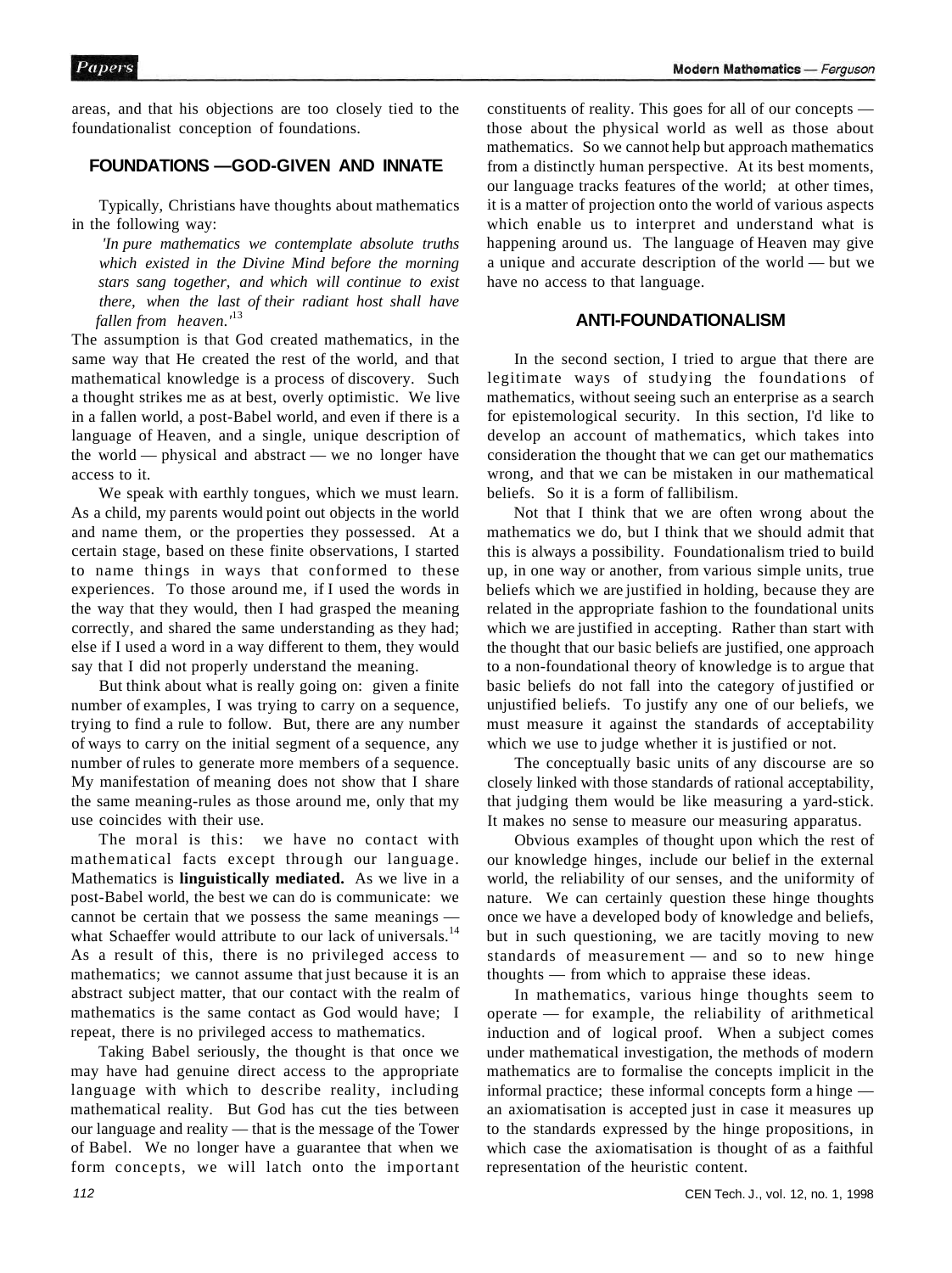There are two ways in which an axiomatisation can fail: logically and heuristically. A logical falsifier points out some inner contradiction — such as Russell pointed out to Frege, when he explained the contradiction which arises from consideration of the Russell set (mentioned above). Heuristic falsifiers can be just as damaging, but tend to be less dramatic — they are counter-examples which show that the axioms fail to fully capture some point of the heuristic content of the informal practice.

In his 1988 paper, Malcolm suggested that something along the lines of Intuitionism might be tenable: I have argued that due to the fall of man, the language with which we express our mathematics is fallible. The sort of position I would put forward myself takes this into account. I espouse something a bit like Formalism — call me a neoformalist.

I think that whenever we put forward an axiom schema, and investigate its properties, we are doing something worth calling mathematics. Arguably, this can involve little more than symbolic manipulation, and as such, is merely a rule-governed activity or game. I think that such a practice embodies standards of correctness which are worth describing in terms of truth and falsity — although this is a very minimal notion of truth.

When the axioms schema also contains heuristic content — where it is supposed to represent something, and is supported by a hinge proposition — then I take it that the mathematics is up for being true or false in a more robust sense, that is, in the sense of corresponding to something. The usefulness of mathematics is explained by the appropriateness of the various heuristic contents expressed by the axioms of mathematics. These axioms are not up for proof, but are accepted because they express concepts which we already value.

#### **FORMAL AND INFORMAL MATHEMATICS**

In the conclusion to his article, Malcolm raises a worry which, I confess, I cannot see the weight of. He writes:

*'No satisfactory proof has ever been devised to show that the basic number theory is universally true; rather proofs have been put forward indicating that such a proof may be impossible. Thus mathematics cannot contradict Scriptural teaching that God exists as three persons in unity.'<sup>15</sup>*

The worry seems to be roughly this: that if we take the Bible literally, then it would seem to be in contradiction with our mathematical practice. Rather than follow any of the numerous theological solutions which have been advanced to explain this problem, Malcolm turns to mathematics — to wonder whether perhaps mathematics might not be universally true, but merely true for mankind.

This is where his foundationalist epistemology shows through — he argues that if one of the other positions (Platonism, Formalism or Intuitionism) had proved the axioms of mathematics, then the doctrine of the Trinity

would be in serious doubt. As he thinks that God has put the innate knowledge of mathematics inside us, there can be no contradiction in this area.

What I do not understand, is why Malcolm takes this to involve peculiarly modern mathematics. Scholars have been trying to explain the Trinity for centuries — as it stands, at least on a superficial level, it **does** contradict our mathematical practices. The formal treatment which mathematical concepts receive in modern mathematics, aims to be faithful to the informal notions at play in our past mathematical practice — so I cannot see why Malcolm takes this to be a problem posed by the combination of Biblical authority and modern mathematics; and why I also cannot see why any solution could revolve around casting doubt on the axioms of modern mathematics, as this would not solve the problems raised by pre-axiomatic mathematical practice.

#### **CONCLUSIONS**

To sum up: Malcolm has argued for a rejection of the traditional positions in the philosophy of mathematics; he argues that these positions all share a common humanistfoundationalist attitude, which he rejects. He argues that this attitude also infects the mathematical study of the foundations of mathematics, in particular, the study of *'actual infinite collections*': so foundational studies should also be rejected. He argues instead that we should think of mathematics as founded on a God-given innate grasp of mathematical truths.

I have tried to argue that while I also reject the humanist-foundationalist approach, I do so on different grounds: I reject foundationalism. But despite my rejection of this epistemological doctrine, I see no reason to reject the study of the foundations of mathematics, as I can see independent reasons for such study, and have tried to argue that such independent motivations should also make this area of mathematics acceptable to someone taking a position along Malcolm's lines. In particular, I think that the term *'actual infinite collection'* is a misnomer — Cantor, who introduced this way of thinking into mathematics, talked about these sets as being 'transfinite' and saw them as an extension of our current notion of 'finite', rather than as an attempt to grasp the ungraspable.

As I do not accept any form of foundationalism, I try to show that even Malcolm's admirable combination of what is essentially a form of Predictivism, coupled with his form of 'theistic' foundationalism, is philosophically misplaced. Mathematics is an essentially linguistic practice, and post-Babel, we have no reason to think that our language latches onto reality in the way that we intuitively think it does. So even if it appears that we have an innate grasp of mathematical truths, as we live in a fallen world, we should not assume that these innate beliefs are incorrigible.